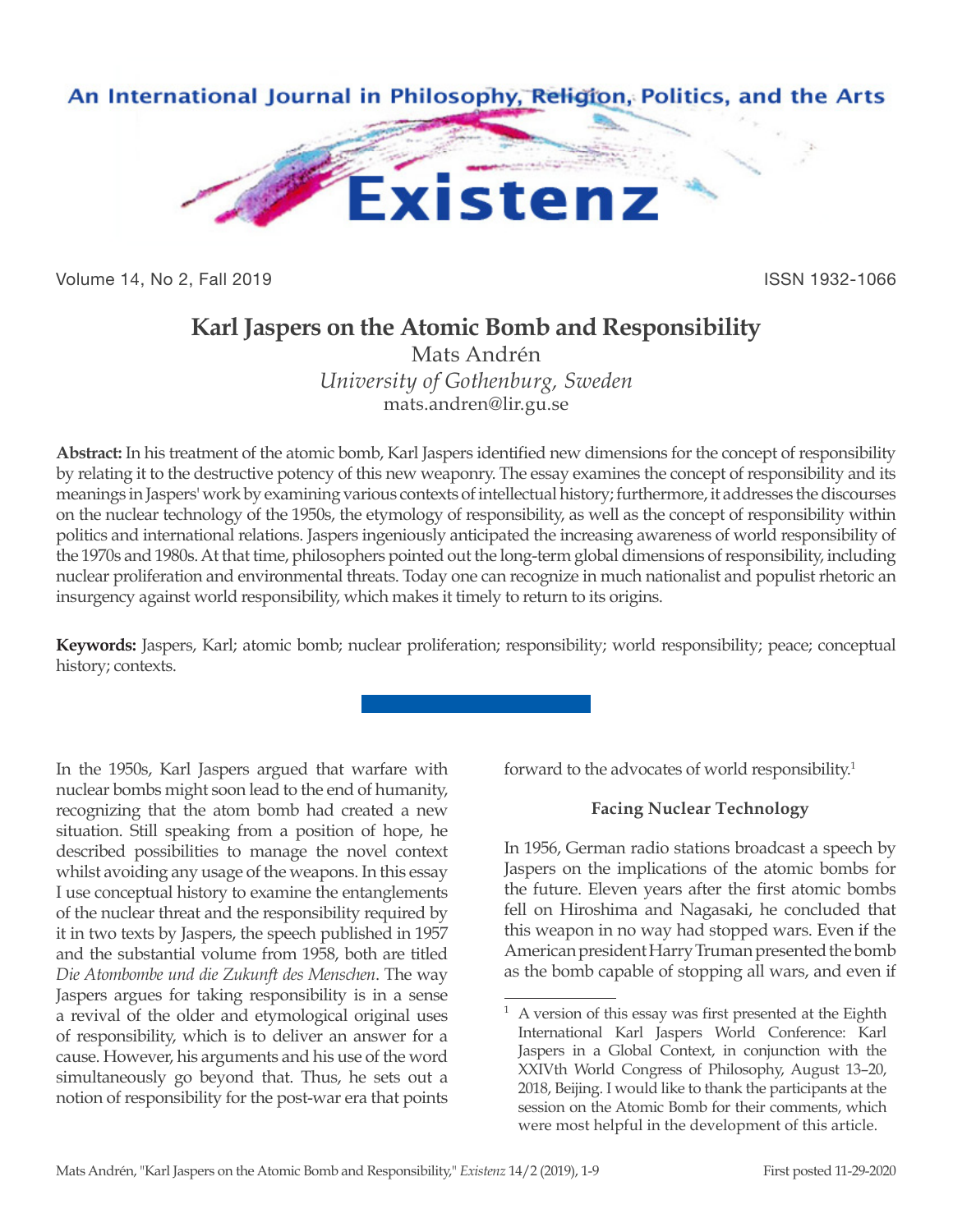there had not been direct confrontations between the two superpowers, such a statement was proved wrong by the wars in Indochina, Korea, and elsewhere. Under conditions of the United States and the Soviet Union developing their nuclear weaponry, and Great Britain on its way of doing so, Jaspers stressed that humanity was now living with a new reality. That is, the destructive capacity of atomic bombs had brought humanity to the possibility of its own annihilation, for which Jaspers used the German word *Vernichtung*. Life on earth could now be terminated through acts of men; mankind now had to face the possibility of the extermination of human life by the very acts of men. Jaspers concluded this not only to be a possibility that might take place, but something that was most likely to happen. Moreover, even if it can be avoided, mankind will still have to live with the threat of its potential usage, as the knowledge of how to produce atomic bombs now exists.

Salvation, he noted, would lie in founding what later was to be named a multilateral order, where states not only coexist but also cooperate via treaties and shared institutions that in specific regards limit their sovereignty. In practice the treaties would rule over the states. To the historical framing of Jaspers' treatment of the atomic bomb belong the discourses and practical attempts to set up a new world order that emerged after the First World War, failed in the thirties, then were further developed after the Second World War. Its main fundament was the growing number of states, nationalities and national identities, together with the willingness to avoid new catastrophes such as the two World Wars. This was a fruitful ground for notions of internationalism allowing for international exchange, a worldwide public sphere, international bodies with the power to intervene, the idea of human rights, and so on. Such elements are included and crucial for Jaspers' treatment of philosophical concerns related to the atomic bomb.

With these pleadings Jaspers is not original, he is in alignment with proposals that had been circulated in political discourses at his time. When it comes to nuclear technology he appears to be in a way quite trivial in his exposition, as he follows some of the 1946 Baruch Plan and the 1953 Atoms for Peace proposal from the US government under President Eisenhower.<sup>2</sup> This means that Jaspers endorses states that sign the nonproliferation treaty and refrain from building nuclear weapons will be supported in developing technology for nuclear energy production. In hindsight, both of these proposals were seen as an overture for the cold war. Moreover, Jaspers shares the naïve trust of this era in the belief that nuclear energy production is safe and that nuclear waste is a problem that can be solved and will be solved in the very near future (*AZM* 19). Furthermore, he upholds utopian hopes for an era of nuclear energy. It would bring a new age with enormous amounts of energy resources at disposal. Applied to automation, it will radically reduce the working hours needed, bring exemption from traditional work and open possibilities for freely-chosen activity (*AZM* 243).

Reading these texts today, one finds this a surprising standpoint for two reasons. In the first instance, the dangers of nuclear energy production can nowadays hardly be treated so lightly. In the aftermath of Jaspers' writings there collapsed six reactors, one at Three Mile Island, additionally one in Chernobyl and four in Fukushima. This amounts to a total of more than one percent of all commercial reactors being built that led to catastrophic outcomes. Moreover, there are large quantities of dangerous nuclear waste stockpiled around these installations, without any viable solution being in place for its management. With regard to nuclear waste Jaspers stresses the need to be critical about science and technology and he knew about the grave accident at the Windscale plant in England in 1957 and he also knew about the unsolved problem of the disposal of nuclear waste. Jaspers raises the issue of scientific progress, stating that we must let go of having trust in that idea; he calls upon scientists as well as intellectuals to question as to what point this progress has brought us (*AZM* 5, 412, 451). Regarding peaceful nuclear energy utilization, however, Jaspers allowed himself to be convinced by experts that they would solve all the problems associated with it.

One can conclude that Jaspers to some extent enjoyed the aura of modernity and the progress that framed the nuclear technology of the fifties, when it was presented as the way to replace much of the coal and some of the oil consumption with a clean source of energy. These are the years when nuclear energy generation was initiated and the first commercial reactors opened, when it was presented as a white

<sup>2</sup> Karl Jaspers, *Die Atombombe und die Zukunft des Menschen: Politisches Bewusstsein in unserer Zeit*, München, DE: R. Piper & Co Verlag 1958, p. 39.

<sup>[</sup>Henceforth cited as *AZM*; here and in the following the translations from Karl Jaspers' texts are mine.]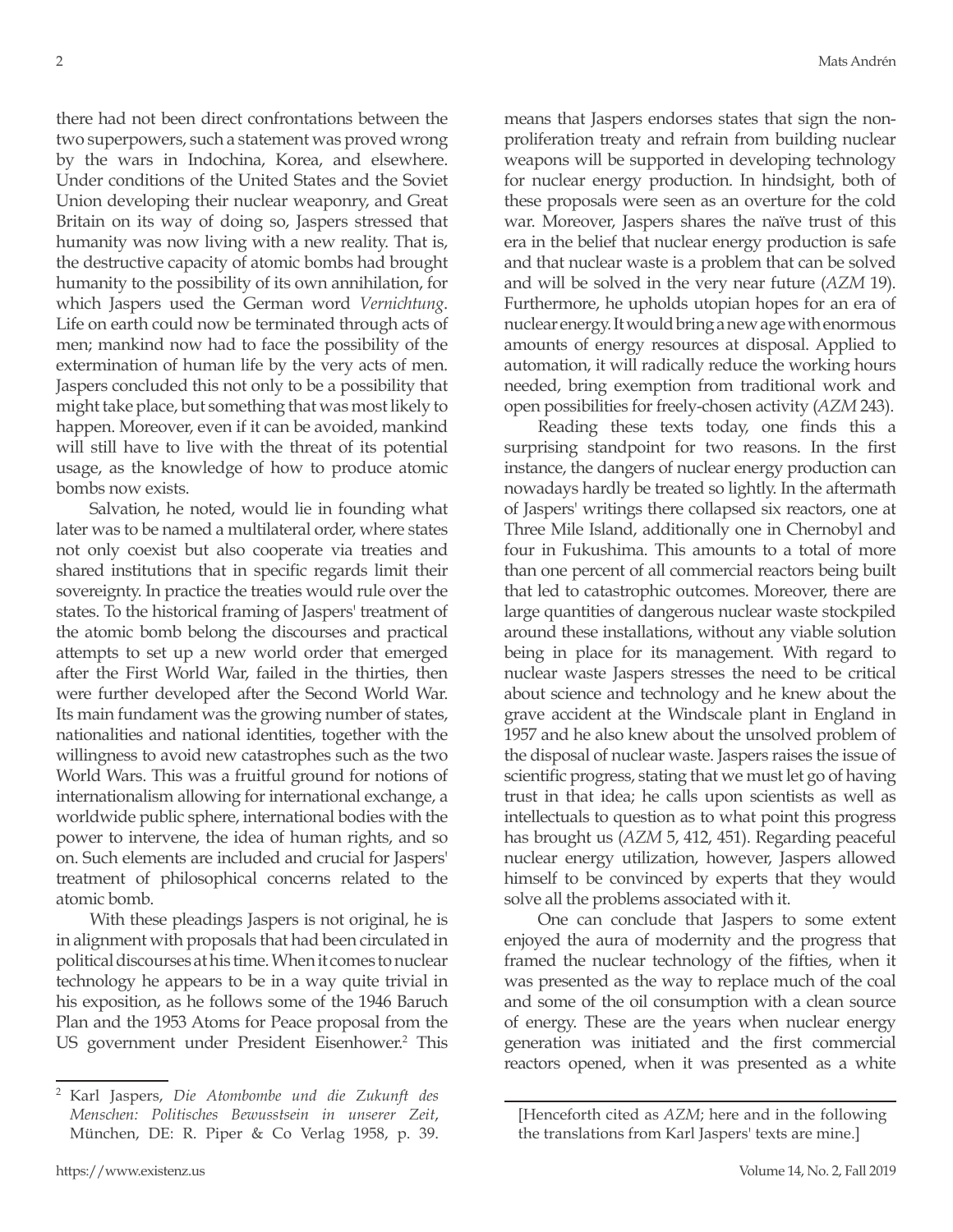form of energy in contrast to fossil fuels. Popular culture connected nuclear power with utopian ways of travelling fast and for long distances; planners discussed the possibilities of locating energy reactors in the cities and of building small reactors for all kinds of uses. In this discourse, the risks of nuclear technology were limited to the production of weapons.

Of course, other discourses were also in place. One of them advanced not only positive views of the new technology, but proposed putting the new weaponry to use on the battlefields, for example, by way of bombing out the Soviet Union before it had the bomb, or by way of using it against the communists in Korea.

A third type of discourse feared the new technology and its consequences. It was one that comprised fears manifested by renowned intellectuals such as Albert Einstein and Bertrand Russell. In 1957, the well-known German physicist Carl Friedrich von Weizsäcker wrote:

The security we are hoping to achieve along this route seems to me merely to be that roulette security behind which catastrophe lies waiting. Can one rely on bombs that one basically should not dare to throw? At long sight we must fear those bombs, already at short sight we must fear the mentality depending on those bombs.<sup>3</sup>

This discourse also included literary representations of the fear coming from irresponsible science; for example, the poem Aniara by the Swedish Nobel laureate Harry Martinson about a space ship travelling far away with refugees from a planet that is so polluted by nuclear radiation that it was not possible to live there anymore. The discourse also sparked civil movements such as the annual Easter marches against nuclear weapons that started in Aldermaston, UK in 1958 and still takes place in European cities.

Jaspers' thinking on the atomic bomb is mainly fuelled by the last of these discourses mentioned; his aims are to underline the threats of nuclearization and to point out how to deal with them in order to actually find a means to the end of the salvation of mankind. However, his main thrust is not political in the sense of establishing a new international order. Jaspers seeks to add something else: in order to manage the new situation, societies need to go beyond what politics can achieve. Indeed, the status quo demands a new world order; if it is not installed there will be a new world war with disastrous consequences for humanity. However, he disbelieves that politicians will be able to find the solution to avoid the outbreak of a further world war. The old order, dominated by wars and marked by the ambition of the main powers to rule the international order, is still in place. Jaspers concludes that the world is still living under the rule of that order, the only difference being that atomic bombs are now being added. Not only are there quite a number of them but also there is in progress a continuous production of weapons of mass destruction. In short, huge financial and intelligence resources are generated to increase the capacity to kill. Jaspers warns that one cannot have confidence in the promise that treaties and institutions will be sufficient to establish a ban on atomic weaponry.

## **Bringing in Responsibility**

In order to find a way forward Jaspers argues in favor of going beyond politics; the questions raised by politics should lead into philosophy. This is the point where he turns to responsibility. The issues that made him think like this are the existence of the Atomic Bomb and the threat of Mankind meeting extinction, not only as a possibility, but also as something that is likely to happen. He mentions responsibility in the 1956 radio speech, as documented in a pamphlet dated May 1957,<sup>4</sup> saying that the new situation demands a potent answer that is political as well as moral (*sittlich-politisch*):

How we respond in thought and deed to the real possibility will decide on the death and existence of humanity. The situation begets a responsibility that only can be made conscious through complete truthfulness. [*AB* 17]5

In fact, this is the only passage in this pamphlet where he uses the word responsibility (*Verantwortung*). Apart from that he states that humans have accountability (*Verantwortlichkeit*). However, on the following page he espouses the need to give an adequate response (*Antwort*) to the atom bomb.

<sup>3</sup> Carl Friedrich von Weizsäcker, *Major Texts on Politics and Peace Research*, Heidelberg, DE: Springer 2015, pp. 23–30.

<sup>4</sup> Karl Jaspers, *Die Atombombe und die Zukunft des Menschen*, München, DE: R. Piper & Co Verlag, 1957. [Henceforth cited as AB]

<sup>5</sup> *Wie wir auf die reale Möglichkeit durch Gedanken und Tat antworten, entscheidet über Tot and Leben der Menschheit. Die Situation erzeugt eine Verantwortung, die nur bei vollkommener Aufrichtigkeit zum Bewusstsein kommen kann*.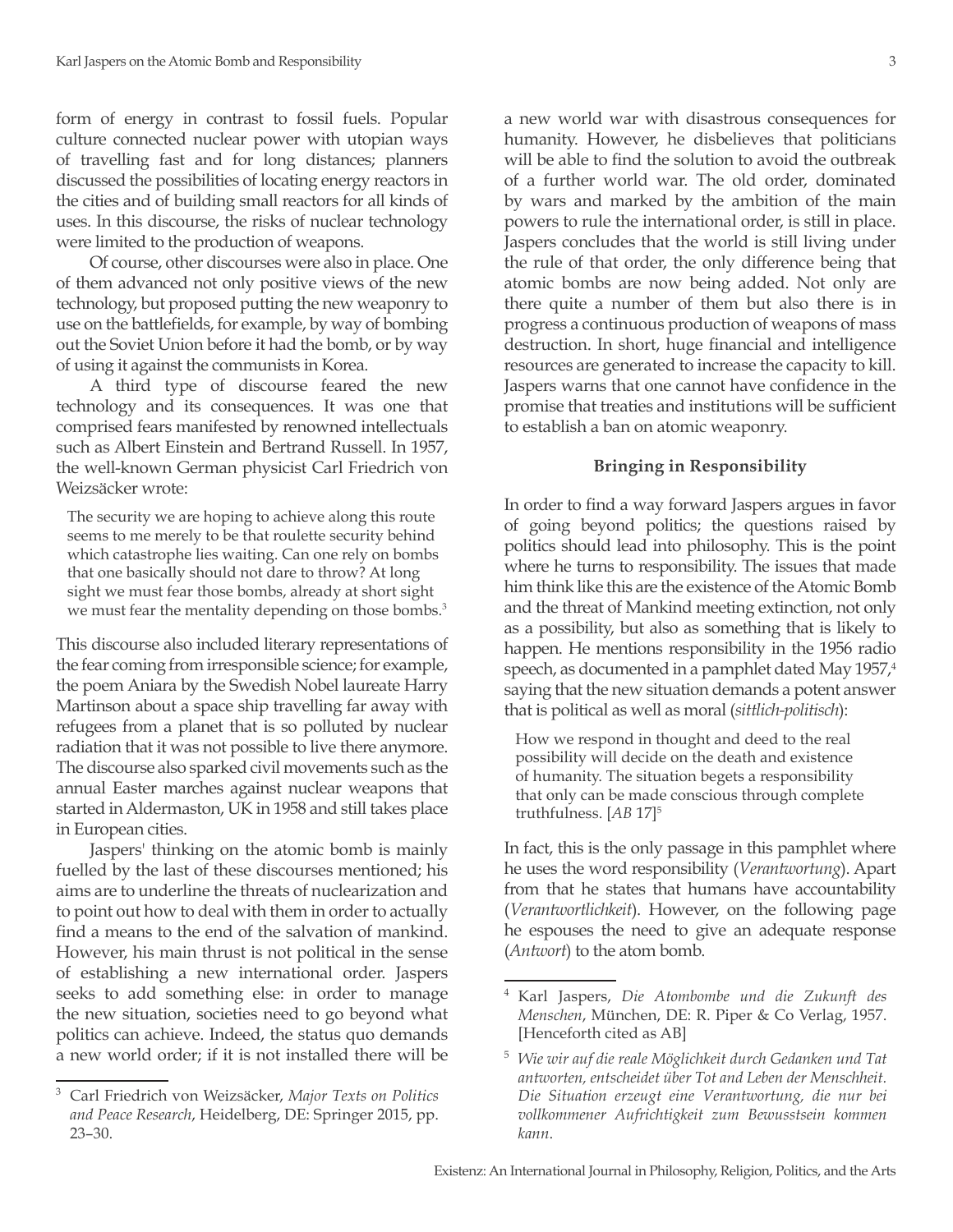Politics itself is in need of a different handling. As stupidity and maliciousness so far had limited consequences, today they bring all of humanity to ruin, for from now on we will perish if we do not all live together with and for each other, the new situation demands an answer that corresponds to it. [*AB* 18]6

Let me at this stage address two points. The first one is that this is where Jaspers introduces the concept of responsibility in his treatment of the atomic threat. In contrast to it, in his extensive treatment of the issue in *AZM* he uses the word responsibility much more frequently. He was well under way with this book when he published the pamphlet, yet it is only in the book that he seems to be fully confident in using the word. Only there does it help him to conceptualize his ideas on the philosophical answers to the political questions of the atomic bomb. The second point concerns that his use of the word responsibility (*Verantwortung*) alludes to its original meaning but simultaneously it goes beyond its individualistic foundations. In the next section I address this with a short historical exposé of the concept.

## **Conceptual History of Responsibility**

The word responsibility was not part of medieval vernacular but it formed in early modern Europe. Germanic dictionaries give examples from its use in the fifteenth century, while it appears in English in the mid-seventeenth century and still later in French and in Italian. The *Deutsches Wörterbuch* (1854–1971) by the Grimm Brothers contains the earliest example of the word *verantworten*; it used to be synonymous with *beantworten* and is exemplified by a prince who was obliged to reply to a letter received from his master the emperor. Thus, at the time the meaning of the concept was "to give an answer." In the days of Martin Luther it signified "defending one's own cause." Luther argued that his books and letters were written in order to take responsibility for what he believed in. The word's meaning then was to justify oneself as Luther did it before princes and theologians and to respond to accusations of misconduct. In the seventeenth century,

https://www.existenz.us Volume 14, No. 2, Fall 2019

its signification referred to defending one's cause before a moral authority or before the court, and "responsibility" has thus become a legal concept. The next step in the concept's etymological development is the distinction between "responsibility" and "accountability" (in German, *Verantwortung* and *Verantwortlichkeit*), which for example indicates that a shopkeeper is required to keep a book of accounts. That is, responsibility is then regarded as an obligation. In the nineteenth century responsibility has been used denoting both moral and political meanings. Representatives of the Romantic intellectual movement connected it with strong feelings of virtue and an inner sense of obligation. As a political concept it was entangled with parliamentarism and representative government, meaning that politicians and officials were expected to be responsible and accountable to the electorate.

As a philosophical concept, responsibility had its breakthrough with the emergence of existentialism in the latter part of the nineteenth century. Of course, moral and ethics was being discussed well before that, as were the distinctions between on the one hand "free will" and "law and determinism" on the other. However, Richard McKeon points out that the term itself had not been used.<sup>7</sup> Even Immanuel Kant, to my knowledge, used it only once, and only in a footnote in an appendix with the older meaning of defending oneself.<sup>8</sup> In the latter part of the twentieth century the horizons for a philosophical treatment of responsibility became broader and the notion of world responsibility—as I have argued elsewhere—was developed.9 In summary, the word "responsibility" had initially a meaning equivalent to response, with the passing of time it becomes a legal, an economic, a political and a philosophical concept. For a long time, it refers to the concerns of oneself or a particular interest. The change in meaning toward universalism occurred in the aftermath of the Second World War.

Of course, Jaspers refers to responsibility on

<sup>6</sup> *Der politische Weg selber bedarf einer anderen Führung. Weil Torheit und Bosheit, die bisher begrenzte Folgen hatten, heute die ganze Menschheit ins Verderben reissen, weil wir nunmehr, wenn wir nicht insgesamt miteinander und füreinander leben, insgesamt zugrunde gehen werden, verlangt die neue Sitution eine ihr entsprechende Antwort*.

Richard McKeon, "The Development and the Significance of the Concept of Responsibility," in *Freedom and History and Other Essays: An Introduction to the Thought of Richard McKeon*, ed. Zahava K. McKeon, Chicago, IL: Chicago University Press 1990, pp. 62-87.

<sup>8</sup> Immanuel Kant, *Die Metaphysik der Sitten*, Frankfurt am Main, DE: Suhrkamp Verlag 1977/1797, p. 627.

<sup>9</sup> Mats Andrén, *Nuclear Waste Management and Legitimacy: Nihilism and Responsibility*, London & New York, NY: Routledge 2012, pp. 56–64.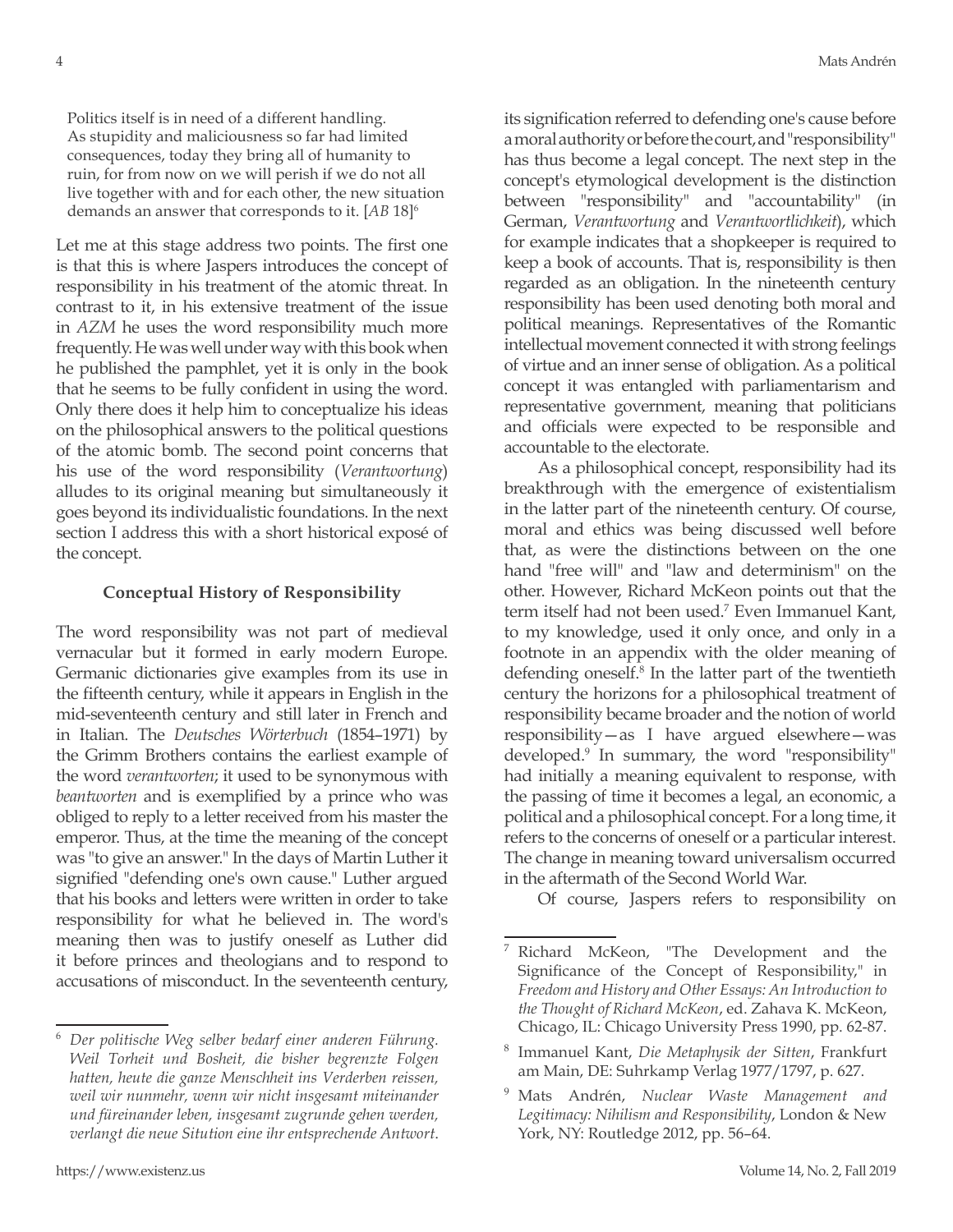different occasions and in several contexts long before he vindicates the consequences of the atom bomb. It closely relates to the idea of existential philosophy of living up to the demands the very existence puts on the individual, as developed in *Psychologie der Weltanschauung*, his treatment of the anthropological prerequisites of being a human: "to take 'responsibility' means to be ready to accept the inevitable guilt."10 The individual should transcend the fear of recognizing one's own guilt by accepting responsibility for one's actions. Hence, Jaspers writes: "The real meaning of 'responsibility' for actions is to be prepared to accept the guilt" (*PDW* 242).<sup>11</sup> The individual should take responsibility to grow and to be creative, instead of avoiding the sufferings of *Grenzsituationen* (limit situations) by hiding behind the barricades of a *Gehäuse*  (shell, capsule, or cover) or losing oneself in a nihilistic life of up-rootedness.

In such treatments, responsibility connotes what everyone has to accomplish in order to meet the fundamental existential situation of being as individual alone in this world. This partly changes in the immediate aftermath of the Second World War when he discusses the shared moral responsibility of all Germans for letting the war and the treatment of Jewish populations take place. The horizon of responsibility now encompasses a larger collective. That is, the individual German has a moral responsibility for what happened. He writes, even if "we the Germans" are suffering now, we "have the greatest responsibility for the development until 1945."12 Evidently, now Jaspers not only focuses on responsibility as an accomplishment regarding the individual's actions. He widens the concept in order to encompass the individual responsibility for the actions of the collective. However, he nevertheless refrains from extending it to humanity as a whole.

In the 1957 pamphlet, Jaspers' position is representative of post-war's more extensive horizon of responsibility. All the while he is also continuing using the concept's narrower meaning in existential philosophy. The individuals must give answers even when these answers concern humanity at large. They will not represent their answers through a specific opinion or worldview, but rather through how they live their lives. This he points out as being a "slumbering possibility" to be used in the context of the new realities and shortcomings of politics (*AB* 20).

With this, Jaspers brings about a shift in the history of the concept of responsibility, during which its meaning changed from defending one's own case to the defense of the larger community of humankind. For the end of taking that step, he describes the contemporary situation of the 1950s in utterly dramatic words. Humans must find new goals and change the very direction of human life away from convenience and thoughtlessness, moving away from violence and preparedness for war. Instead of giving in to this constant drive toward extermination (*AB* 19), society must provide for the survivors of the recent wars, find peaceful ways of contestations, seek truth, and contemplate beauty. Clearly, the alternatives put forward by him in the 1957 pamphlet can be regarded as being vague.

### **Responsibility and the Ethos of Peace**

In his 1958 book, Jaspers begins with a few lines on the precarious situation with regard to the new weapons and by declaring that the aim of the book is to clarify that they will literally end human life unless humanity radically alters its condition (*AZM* 5). Responsibility is as a key notion on the first page; humankind needs to change its ethical and political outlook, which is possible if humans become aware of their responsibilities (*AZM* 5).

Jaspers describes the new situation in terms that are dramatic and often drastic, for instance, when he provides his account of the changing capacity to kill; before the production of the atomic bomb, death by human hand meant the capacity to commit suicide, to kill others, or to commit genocide. Afterwards the threat concerns all life on earth. He remains true to his existential philosophy in situating the human being in the world without knowing whence or whither. The new capability of a complete termination of human life has consequences for the very being of humanity (*AZM* 22).

The text is philosophical, yet it raises issues to do with technology, international relations, and

<sup>10</sup> Karl Jaspers, *Psychologie der Weltanschauungen*, Berlin, DE: Verlag von Julius Springer 1919, pp. 46ff, [Henceforth cited as *PDW*] *'Verantwortung' zu haben; das heisst, der die unvermeindliche Schuld an sich nehmen kann und will*.

<sup>11</sup> *Es ist der eigentlichen Sinn der 'Verantwortung' beim Handeln, dass der Mensch die Schuld auf sich zu nehmen gewillt ist*.

<sup>12</sup> Karl Jaspers, *Die Schuldfrage*, Zürich, CH: Artemis Verlags AG 1946, pp. 88f.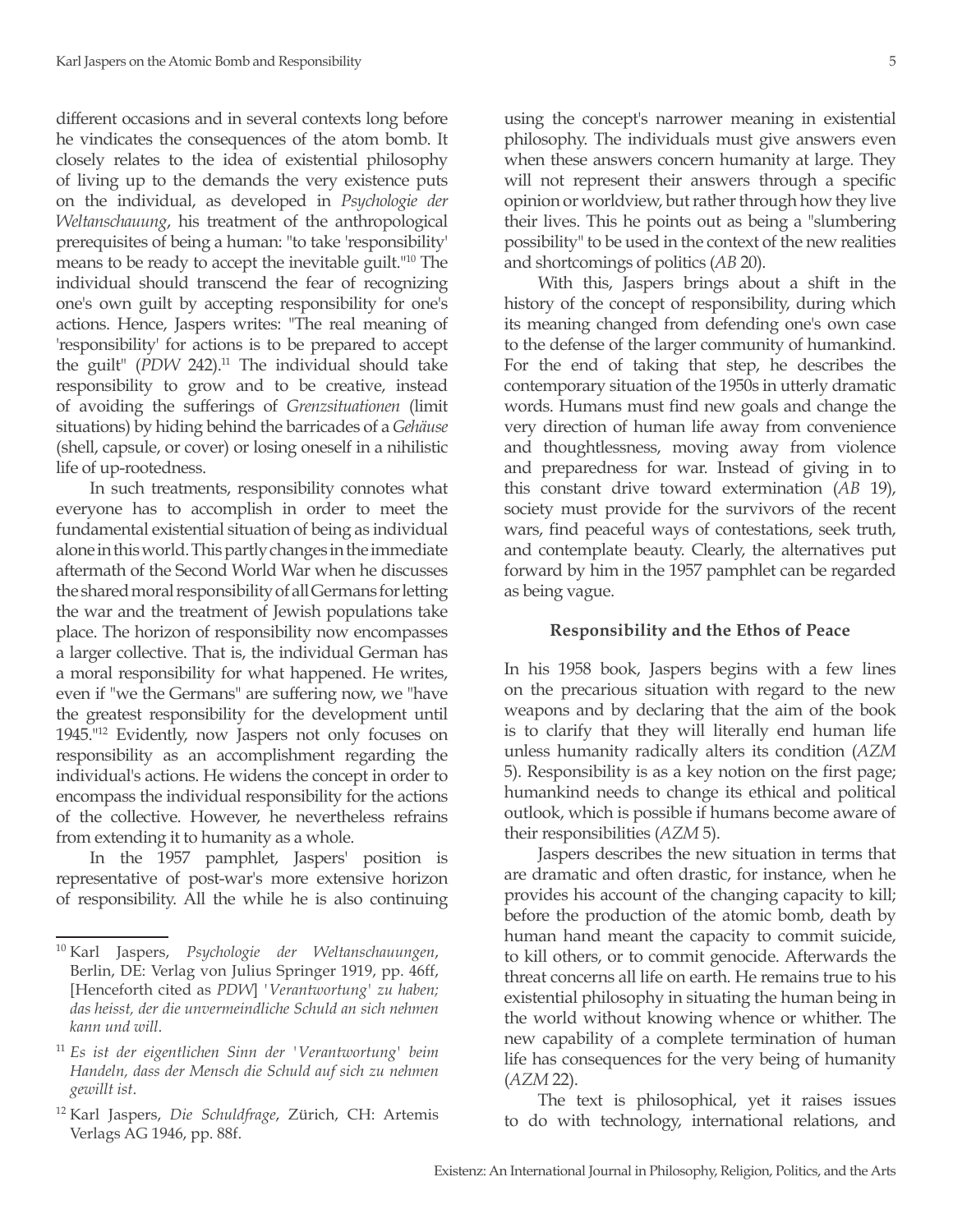politics. Jaspers sees the atomic bomb in light of the criticism of the civilization of the technological age that he and others advanced in the *interbellum*. Thus, he states that after the invention of the atomic bomb, the consequences of technology are much more severe than before. While war was in the past the settlement of a battle of conflicting interests, today technology has turned it into a possibility to extinguish the human race (*AZM* 82f). In international relations between states, he does not see the necessary steps being taken toward a change of conditions of relating that would effectuate a ban on the bomb. In politics, he finds continual decisions to enlarge the arsenals and he recognizes the risk involved in the dissemination of atomic weaponry to ever more countries. All in all, he is highly critical of the contemporary developments and he stresses that the belief in progress constitutes a fundamental problem.

Let me underline the plentiful uses he makes of the notion of responsibility. He repeats that it is necessary to bring together philosophical thinking with political action; for him, it is the responsibility of the philosopher to think, while it is the responsibility of the statesman to act (*AZM* 7). Moreover, responsibility requires every scientist and all intellectuals to think critically about the options open with respect to the application of scientific knowledge (*AZM* 412, 451). A change must be brought about in everyone in order to further a sense of responsibility that goes beyond oneself and one's own institutions. Political leaders have the responsibility to act together, for in this precarious situation there is a need to go beyond the borders of the nation states: "Political action becomes unbridled when restricted to the narrow horizons of singular peoples and states" (*AZM* 106). To be able to grasp the real state of affairs it is necessary to see the whole; substantial politics needs to include both the fellow man and the whole while addressing responsibility (*AZM* 106). An ethic of responsibility goes beyond politics; the responsible politician does not want power for its own sake but in order to accomplish something. However, Jaspers states that taking responsibility in political leadership is only possible in a society of responsible individuals (*AZM* 76ff). He sees responsibility as a task set for every individual and he, therefore, urges everyone to take responsibility in his or her life, towards children and parents, by not lying, not cheating and keeping to the truth. Responsibility comes from the individual capacity for transcendence, from the ability of individuals to disseminate responsibility in expanding circles. From practicing responsibility grows a community of reason (*AZM* 50, 111, 310ff). Thus, he conceives of a concept of responsibility that connotes the individual's capabilities to go beyond oneself and that fosters universal values.

For Jaspers, who is steeped in the Kantian tradition, reason holds an ethos that can bring salvation. In *AZM* he proposes an ethos that proceeds from his trans-political motives, namely, the adherence to a principle of peace and the fostering of a world that honors treatises and laws, the forging of international relations that are based on democracy and on what one today would call "soft power." A prerequisite for such a world community goes beyond politics, as Jaspers words it: "It is not enough to establish new institutions; we must in ourselves transform our basic convictions, our ethical-political will" (*AZM* 49). What is needed is the cultivation of a general inner disposition toward creating peace in ones own life and to convince ever more people to do the same. Jaspers links this ethos closely to responsibility. The one who does not take responsibility for one's private life, "does in small matters, what in large matters leads to humanity's selfextermination" (*AZM* 50). Thus, all human action has political consequences.

In presenting his inquiry, he never dedicates responsibility entire chapters or sections and there are no specific paragraphs on the concept either. However, responsibility is obviously central for the argument on the matter of the atom bomb; the notion widely used throughout the book and integrated into the very core of its philosophical content. The reader finds a dynamic issuing from his use of the concept so that one can almost feel that Jaspers himself must have experienced it when enlarging the horizon of responsibility to humanity.

#### **Responsibility and Politics**

The question arises whether Jaspers' turn to philosophy in order to answer political questions at the same time represents a conceptual difference between philosophy and politics? His understanding of responsibility of the 1950s might well be a philosophical concept that is not valid in politics and especially not with regard to international relations. As I have outlined above, responsibility was a concept established in political writings of the nineteenth century. However, writing in the same period as Jaspers, also McKeon recognizes a quest for a language of ethics within politics and international relations. McKeon himself takes part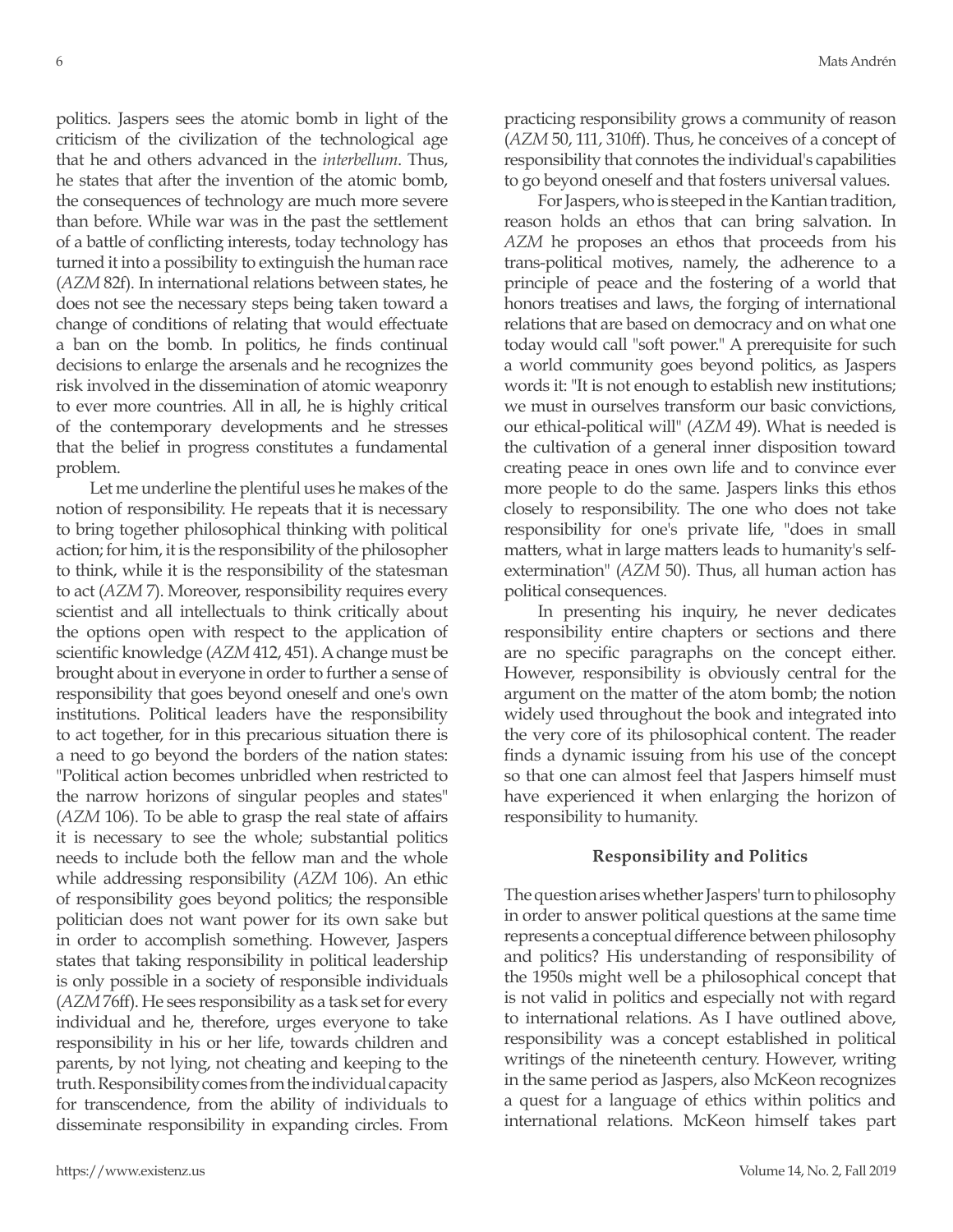in this, leading the scientific commission that helped prepare the proposition for the United Nation's Declaration of Human Rights. He argues that moral problems have become important in broad parts of society, they are not only relevant to religious leaders and theologians, but also in business and labor unions they are being considered, and scientists and social scientists often reflect upon them. McKeon writes that the use of the word responsibility stands for a will to "turn from warfare of interests to the advancement of common justice and the good life, and in so doing to develop criteria to distinguish the emergence of values from the multiplication of desires."13 International relations need cooperation that involves judgment, understanding, prudence and wisdom; this means there is a need for an ethic of international influence. According to McKeon, in a large range of contemporary issues moral problems are being raised, and this is reflected in an amplified use of the word responsibility.

With McKeon one can make a point through referring to a concept of lived responsibility and in this way giving an alternative to accountability and decision making as mere results of desires and group interests. Another lesson learned from the early postwar years is that appealing to responsibility stands out as an alternative to succumbing to nihilism, not least among German thinkers. During the war, National Socialists were represented by their opponents as being nihilists with no respect for differing values and as a glorifying a regime that amounted to a simplistic will to achieve power. War itself represented a nihilism that had run amok, the killing and destruction was being executed to hitherto unheard of dimensions. Atom bombs became the ultimate sign of a nihilism potent enough to take over the world and to being a final threat to civilization and mankind. Jaspers shared this view, even though in his early writings he had developed the idea of nihilism as an anthropological necessity, as humankind was torn between the urge for safety and the will to seek new grounds.

It can safely be assumed that the Second World War, the atomic bomb, and the continuing exploitation of nuclear warfare technology were on people's minds in the 1950s. It became a breeding ground for a novel interest in the concept of responsibility. Henceforth the concept was common currency and it was frequently used to represent universal values, in politics as well as in philosophy.

#### **World Responsibility**

Looking forward, a further step was taken in the conceptual history of responsibility in the 1970s and 1980s, when not only mankind but also the integrity of nature was included in an ethics of responsibility for the world. For example, Hans Jonas argues that in order to protect humanity and nature, a more encompassing concept of responsibility is needed.14 There is a need for a global ethics that can guide humanity, declares Karl-Otto Apel while also mentioning the risk of atomic war and the environmental threats.15 These two otherwise very different thinkers both argue that ethics needs to be expanded in order to embrace the entire planet. Further, they prescribe a collective sense of responsibility that includes future generations as well. Both identify the need for an ethics of responsibility as a response to modern science and technology. Both argue that a new historical situation has arisen and it forced humanity to assume collective moral responsibility.

Thus, one differentiation regarding the post-war concept of responsibility concerns its extension in space to all of mankind (Jaspers) or, additionally, it is conceived to include the environment (Apel, Jonas), another differentiation regards its extension in time to the presently living or to the inclusion of future generations. Apel and Jonas are more explicit in bringing these ones into discussion, although future generations are by no means excluded by Jaspers, albeit he does not explicitly talk about them. A fundamental dividing line in the various interpretations of responsibility concerns the origin of responsibility. For Jonas it is clearly a trans-historical condition that reflects the biological origin of humankind, being a primal phenomenon (*PV* 196ff, 234-42). For this understanding he has been criticized by Peter Kemp who pointed out that by treating responsibility as a trans-historical phenomenon, it becomes hard to distinguish changing

<sup>13</sup> Richard McKeon, "The Ethics of International Influence," *Ethics: A Journal of Social, Political, and Legal Philosophy*, 70/3 (April 1960), 187–203, here p. 199.

<sup>14</sup> Hans Jonas, *Das Prinzip Verantwortung: Versuch einer Ethik für die technologische Zivilisation*, Frankfurt am Main, DE: Insel Verlag 1979. [Henceforth cited as *PV*]

<sup>15</sup> Karl-Otto Apel, *Diskurs und Verantwortung: Das Problem des Übergangs zur postkonventionellen Moral*, Frankfurt am Main, DE: Suhrkamp Verlag, 1988. [Henceforth cited as *DV*]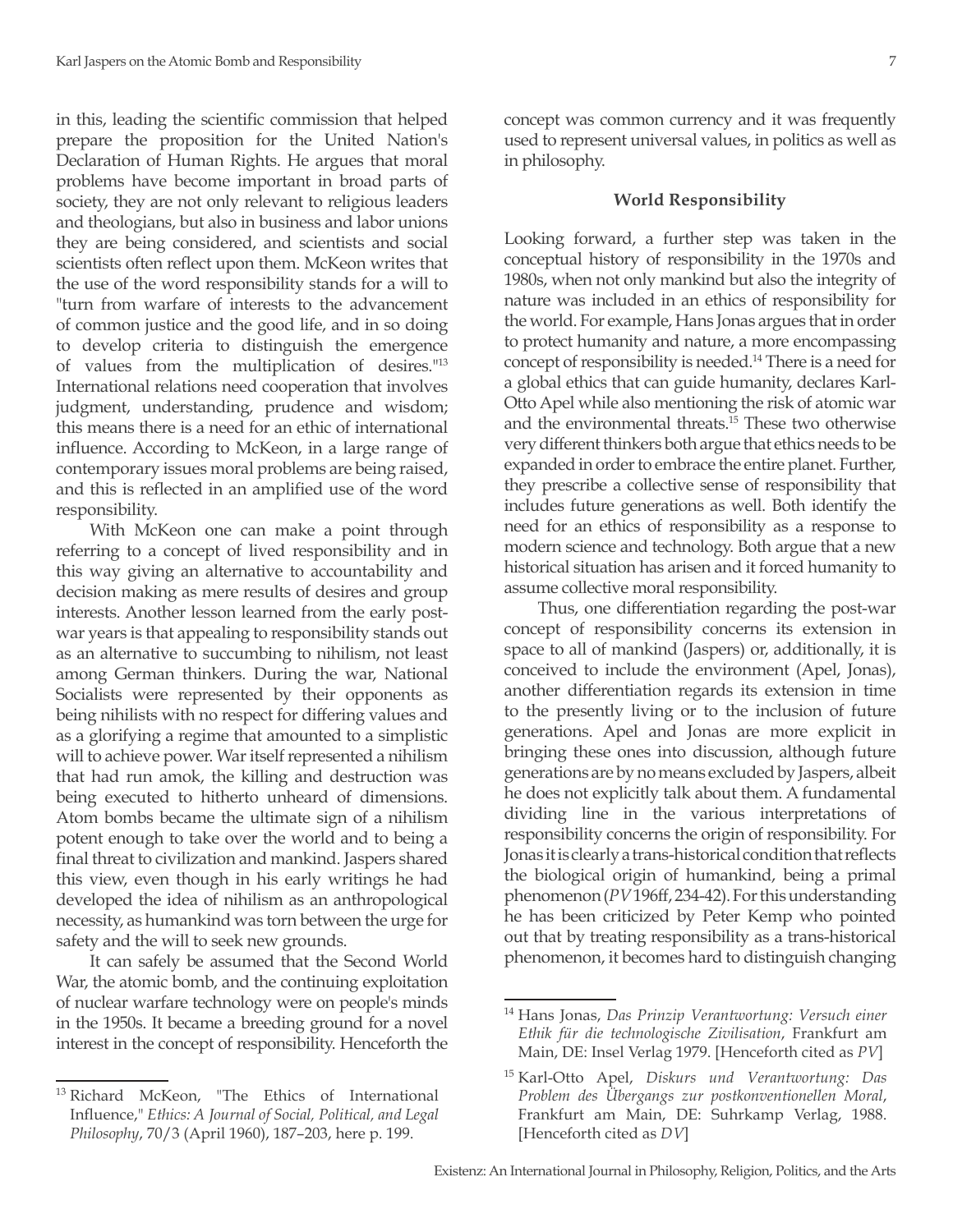phenomenon and cultural differences.<sup>16</sup> Apel also raises objections: Jonas' treatment of responsibility does not allow for moral progress or take account of individual living conditions into account, the biologically founded standard is designed to prevent the extinction of humanity and life on earth, but it does not pay attention to the conditions in which this objective is reached (*DV* 196).

Jaspers and Apel offer divergent views, yet both are writing in the Kantian tradition. Jaspers proceeds from reason and its capability of making judicious decisions; he proposes to turn to reason in order to adapt one's ways of thinking the changed reality. It is the insight of the novel state of affairs that cultivates responsibility. Apel also starts from reason; in his view, people realize the requirement of responsibility in their capacity as rational creatures. Thus, in contrast to Jonas, both Jaspers and Apel regard the new kind of responsibility as an end point and not as a starting point.

One must not forget the differences between the 1950s, the 1980s, and today. Jaspers imagined a catastrophe that would terminate humanity's existence, thus, it was not meaningful for him to make a distinction between the now living and coming generations. For Jonas and Apel, many of the threats they perceive are rather of an incremental character. The environmental threats have dissimilar timetables, coming out into the open at different points and advancing stepwise at different speeds. The consequences of climate change were still occurring on a much lower level in the 1950s than today and they were a dormant issue for the public. Importantly, the threats caused by the use of nuclear technology now include waste issues with incremental impact. Firstly, the production of nuclear energy produces long-lasting waste, now stored around the world with no solution at hand as to what to do with it. It will be dangerous for humans and the environment for many thousands of years and its quantity is steadily growing. Secondly, the production of nuclear weapons also brings a legacy of such waste, which is further expanding the mass of nuclear waste.

In conclusion, Jaspers forcefully sets out the path for ethical considerations concerning nuclear weapons, which is strengthened by the pleas for a new ethos and by using and developing the concept of responsibility. In the conceptual history of responsibility Jaspers stands out as important in developing the notion of world responsibility.

Reading Jaspers' texts more than sixty years after they were published and seventy-five years after the atomic bombs fell on Hiroshima and Nagasaki, it is striking that he rings the alarm bell in a way that still is of high relevance today. The entirely new dimension of violence is indeed caused by humans. The threat of immediate destruction and the ending of mankind is a given, even if one has learned to live with it and has become used to it. The power play logic for states and politicians to develop the weapons and to threaten to use them is still present. What makes Jaspers still relevant today is his ambition to hamper hopelessness. That is, one might argue that his suggestions seem to be outdated judged from what we know today about the enormous difficulties in changing the direction away from the nuclear threat, with the knowledge that the weapons are being continuously developed to extend their capacities and that there are arsenals enough to put humanity to death several times and to exterminate humanity within minutes. However, taking Jaspers at his word and to begin in one's own life brings at least some trust to live under the sign of reason in the sense that it is always possible to intervene and do something. From Jaspers one can find motives to begin with oneself in creating an ethos of peace and to spread it to wider circles. It is an open question as to whether the latter can be seen as a support for movements for peace and nuclear disarmament. Be it as it may, the very acts of doing something are seeds for hope in these matters.

Although he addresses the responsibility of politicians and statesmen, the weakness of Jaspers' view on the atomic bomb concerns exactly this point. In the end, it allows politics to be left out of the picture when it comes to the possible ways to move forward and accomplish a ban on atomic bombs. One can read Jaspers as a suggestion to temporarily leave politics out of the picture until one has transcended oneself and has disseminated an ethos of peace to many others. Yet this would be a dangerous path to take with regard to the present situation.

Today humans are facing an insurgency against world responsibility. The rhetoric of populist movements and the political action by some political leaders are focused on particular interests. This stands in contrast to much of the post-war political thinking and the notion of an international order that favored multilateral agreements included the idea of a shared

<sup>16</sup> Peter Kemp, *Das Unersetzliche—eine Technologieethik*, Berlin, DE: Wichern Verlag, 1992.